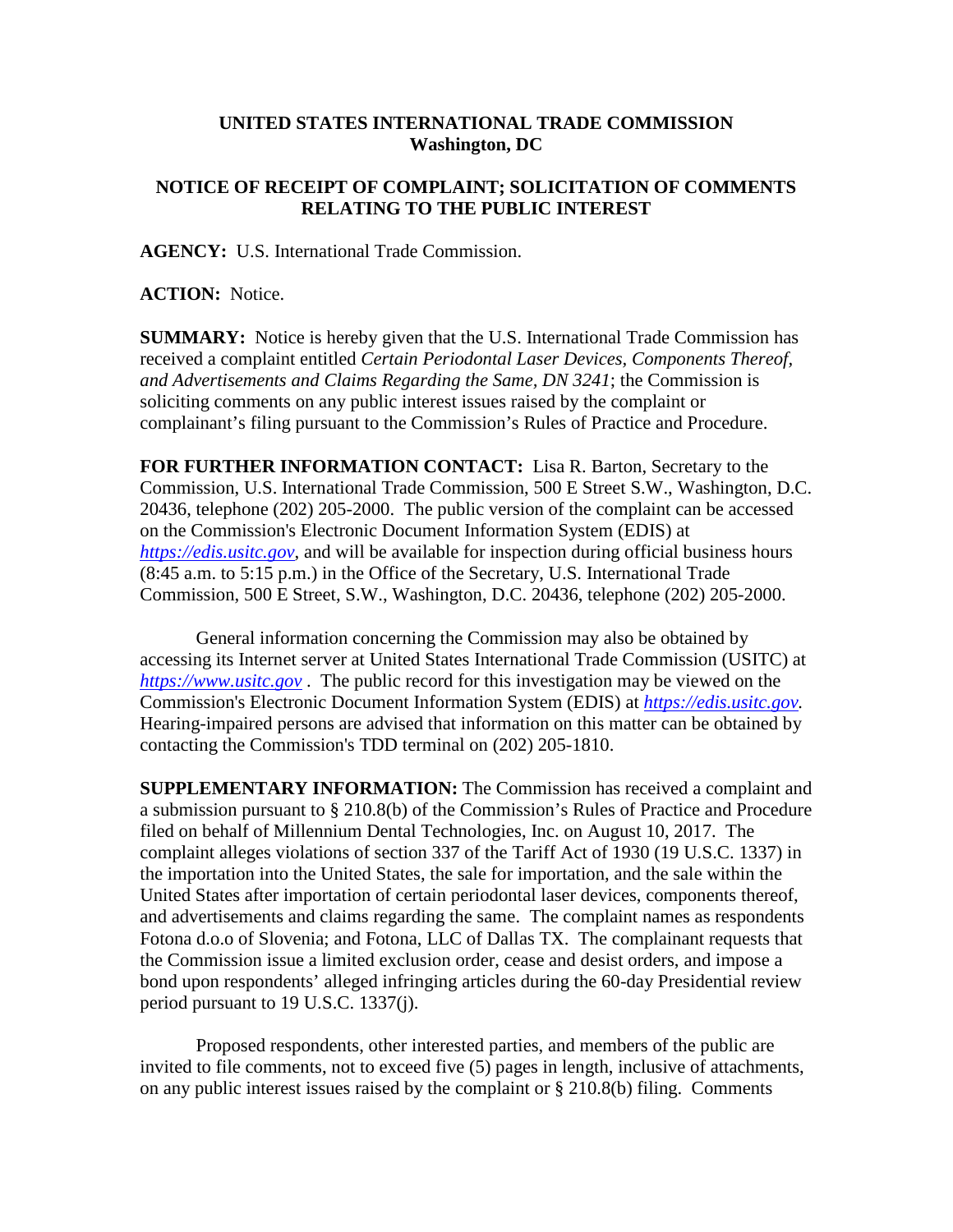should address whether issuance of the relief specifically requested by the complainant in this investigation would affect the public health and welfare in the United States, competitive conditions in the United States economy, the production of like or directly competitive articles in the United States, or United States consumers.

In particular, the Commission is interested in comments that:

- (i) explain how the articles potentially subject to the requested remedial orders are used in the United States;
- (ii) identify any public health, safety, or welfare concerns in the United States relating to the requested remedial orders;
- (iii) identify like or directly competitive articles that complainant, its licensees, or third parties make in the United States which could replace the subject articles if they were to be excluded;
- (iv) indicate whether complainant, complainant's licensees, and/or third party suppliers have the capacity to replace the volume of articles potentially subject to the requested exclusion order and/or a cease and desist order within a commercially reasonable time; and
- (v) explain how the requested remedial orders would impact United States consumers.

Written submissions must be filed no later than by close of business, eight calendar days after the date of publication of this notice in the *Federal Register*. There will be further opportunities for comment on the public interest after the issuance of any final initial determination in this investigation.

Persons filing written submissions must file the original document electronically on or before the deadlines stated above and submit 8 true paper copies to the Office of the Secretary by noon the next day pursuant to § 210.4(f) of the Commission's Rules of Practice and Procedure (19 CFR 210.4(f)). Submissions should refer to the docket number ("Docket No. 3241") in a prominent place on the cover page and/or the first page. (*See* Handbook for [Electronic Filing Procedures](https://www.usitc.gov/documents/handbook_on_filing_procedures.pdf), *Electronic Filing Procedures*<sup>[1](#page-1-0)</sup>). Persons with questions regarding filing should contact the Secretary (202-205-2000).

Any person desiring to submit a document to the Commission in confidence must request confidential treatment. All such requests should be directed to the Secretary to the Commission and must include a full statement of the reasons why the Commission should grant such treatment. *See* 19 CFR 201.6. Documents for which confidential treatment by the Commission is properly sought will be treated accordingly. All such requests should be directed to the Secretary to the Commission and must include a full

 $\overline{a}$ 

<span id="page-1-0"></span><sup>1</sup> Handbook for Electronic Filing Procedures: *[https://www.usitc.gov/documents/handbook\\_on\\_filing\\_procedures.pdf](https://www.usitc.gov/documents/handbook_on_filing_procedures.pdf)*